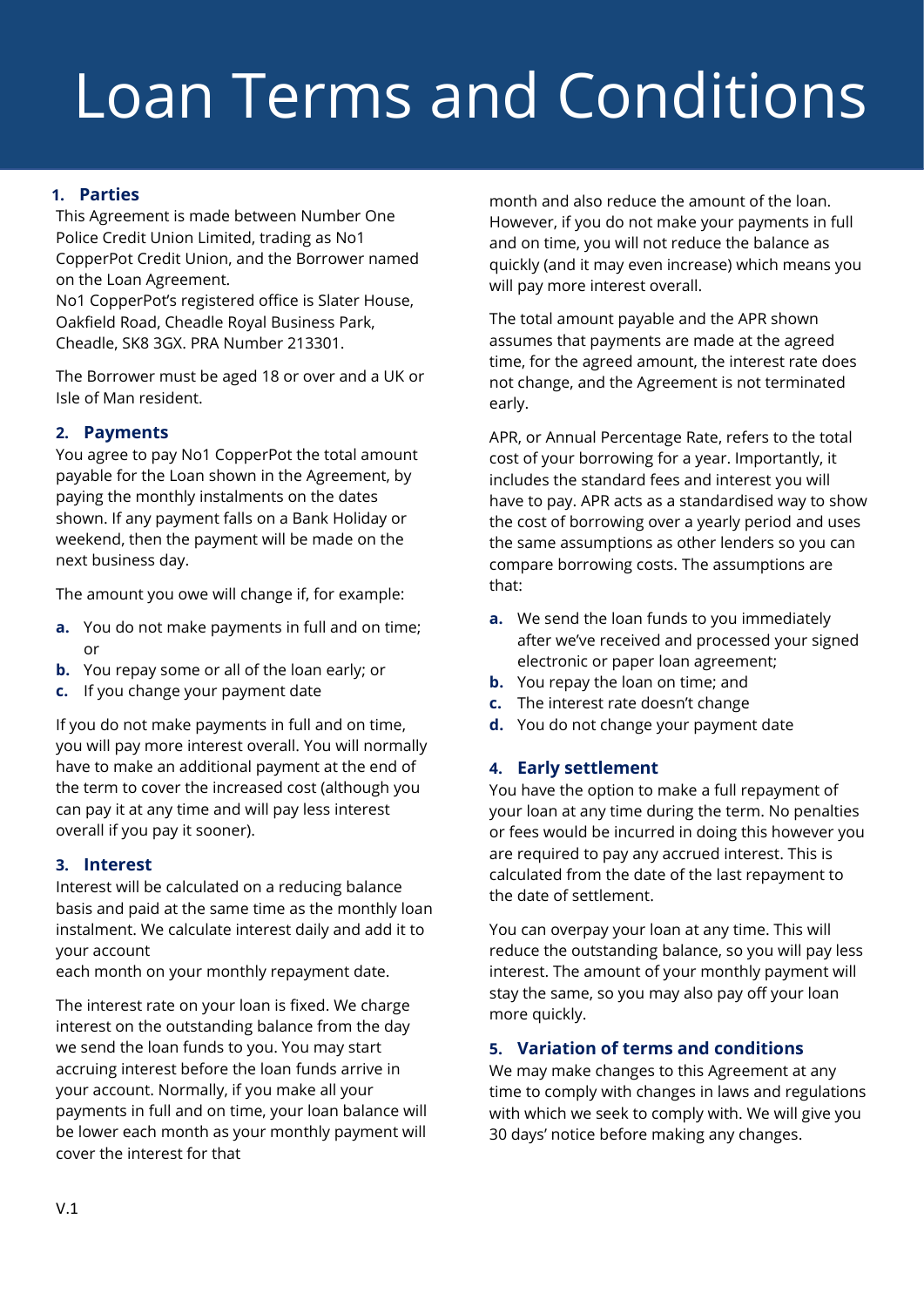# **6. Cancellation rights**

All loans can be cancelled without penalty within 14 days of taking the loan providing all transferred money is returned to No1 CopperPot Credit Union within 30 days. Notice to cancel must be received in writing within 14 days of drawing the loan.

# **7. Information you must provide**

You should inform No1 CopperPot immediately of any material change to your financial circumstances, which is likely to affect your ability to repay your loan, or if you give or receive notice of termination of your employment.

If you change your name, address, telephone number or email address you must tell us in writing, by email or by calling us. This also applies if you believe any information we hold on you is incorrect. We will use the most recent details you have given us to send information and contact you.

# **8. Default**

If you fail to pay any amount due under this Agreement, or breach the terms of this Agreement in some other way, we will seek to enforce our legal rights under the Agreement. Any reasonable costs, charges, and expenses of whatever nature, incurred by No1 CopperPot as a result of enforcing this Agreement, will be added to your liability on an indemnity basis

If you default on a loan, we may complete a credit search to support us in collecting and recovering money owed to us. On an ongoing basis we share your personal information with CRAs for as long as you are a member. This will include details about your settled accounts and any debts not fully repaid or not repaid on time. It will also include details of your repayments and whether you repay in full and on time. The CRAs may provide this information to other organisations who wish to check your financial status and therefore could impact any further credit applications. We will also tell the CRAs when you settle your accounts with us. We may also share your information with other third parties to aid in the recovery of any outstanding liability.

If you have difficulty making repayments, you should contact us. Not repaying us on time means that you will have broken the terms of your agreement and one or more of the following may apply:

**a.** You may pay more interest overall.

- **b.** We may report your breach to credit reference agencies.
- **c.** You may find it more difficult to obtain credit in the future.
- **d.** We may use money on any other account you hold with us, to reduce or repay the total amount you owe (including interest)
- **e.** We may end the agreement and require you to repay the full outstanding balance. We will give you advance notice before we do this and a reasonable opportunity to bring your account up to date; and/or
- **f.** Legal proceedings may be taken against you which could result in the debt being secured against any property you own.
- **g.** If you are an employee of an employer within the Common Bond of No1 CopperPot and have failed to pay any amount due to us, you authorise your employer to deduct, on the termination of your employment for whatever reason, any amount due and payable to us from your final wage or salary, including from any redundancy money or expenses which are due to you, and pay such amounts to us.

# **9. Termination of your agreement and demand for early payment**

We may terminate the Loan Agreement and demand immediate repayment of all sums due in respect of the Loan Agreement after giving any written notice required by law if:

- **a.** You fail to make payment of any amount due to No1 CopperPot or in any material respect to keep any part of the Loan Agreement.
- **b.** You become bankrupt or make or seek an arrangement with your creditors, or an interim order shall be made under section 252(1) of the Insolvency Act 1986 in relation to you, or if any steps or proceedings shall be taken which may lead to the occurrence of any such matters.
- **c.** You are the subject of a court action which has the effect of taking away from you control of the whole or a substantial part of your assets.
- **d.** Your employment ends for whatever reason.
- **e.** You have deliberately given false or inaccurate information in connection with the Loan Agreement and/or other Credit Agreement with No1 CopperPot.
- **f.** You agree to advise No1 CopperPot immediately in the event of any of the circumstances set out above.
- **g.** You display threatening or abusive behaviour towards our staff.